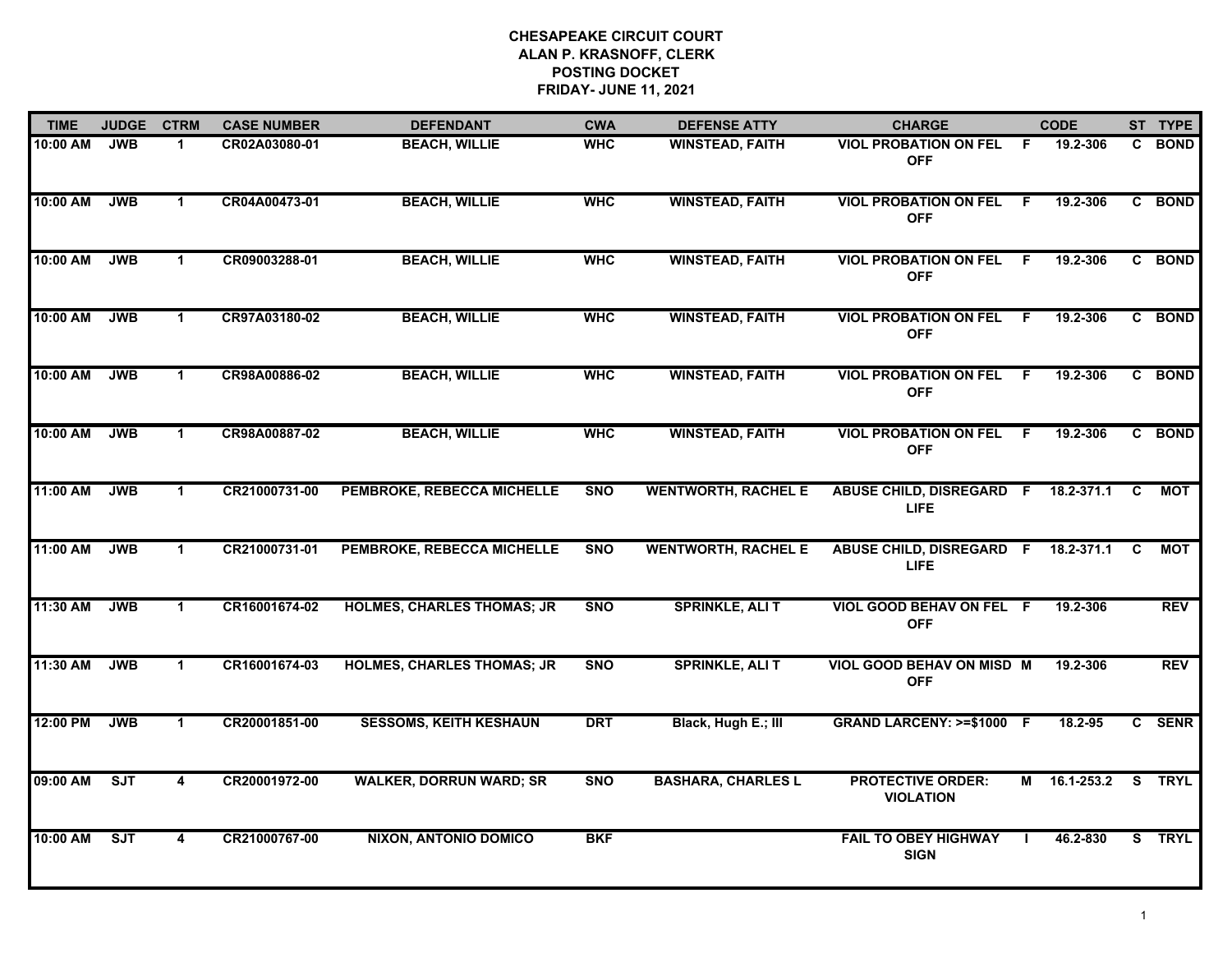| <b>TIME</b> | <b>JUDGE</b>            | <b>CTRM</b>             | <b>CASE NUMBER</b> | <b>DEFENDANT</b>                | <b>CWA</b> | <b>DEFENSE ATTY</b>       | <b>CHARGE</b>                                       |                         | <b>CODE</b> |                | ST TYPE       |
|-------------|-------------------------|-------------------------|--------------------|---------------------------------|------------|---------------------------|-----------------------------------------------------|-------------------------|-------------|----------------|---------------|
| 10:30 AM    | $\overline{\text{SJT}}$ | 4                       | CR20001406-00      | <b>FENNELL, DERRICK D</b>       | <b>BKF</b> | <b>BASHARA, Charles L</b> | SPEEDING 49/35                                      |                         | 46.2-875    |                | S TRYL        |
| 11:00 AM    | SJT                     | $\overline{\mathbf{4}}$ | CR17001466-05      | <b>SPELMAN, ROBIN CLARK; JR</b> | <b>KJB</b> | Buyrn, Richard L.         | <b>VIOL PROBATION ON FEL</b><br><b>OFF</b>          | - F                     | 19.2-306    | C              | <b>REV</b>    |
| 11:00 AM    | ST                      | $\overline{\mathbf{4}}$ | CR17001466-06      | <b>SPELMAN, ROBIN CLARK; JR</b> | <b>KJB</b> | Buyrn, Richard L.         | <b>VIOL PROBATION OF MISD</b><br><b>OFF</b>         | $\overline{M}$          | 19.2-306    | $\overline{c}$ | <b>REV</b>    |
| 11:00 AM    | SJT                     | 4                       | CR21000215-00      | <b>SPELMAN, ROBIN CLARK; JR</b> | <b>DRT</b> | Black, Hugh E.; III       | <b>GRAND LARCENY &gt;=\$500</b>                     | F.                      | 18.2-95     |                | <b>B</b> SENR |
| 11:00 AM    | SJT                     | 4                       | CR21000215-01      | <b>SPELMAN, ROBIN CLARK; JR</b> | <b>DRT</b> | Black, Hugh E.; III       | <b>POSSESS</b><br><b>METHAMPHETAMINE</b>            | F.                      | 18.2-250    | В              | <b>UA</b>     |
| 11:00 AM    | ST                      | 4                       | CR21000215-02      | <b>SPELMAN, ROBIN CLARK; JR</b> | <b>DRT</b> | Black, Hugh E.; III       | <b>INJURE/TAMPER VEHICLE</b><br>ETC.                | M                       | 18.2-146    |                | <b>B</b> SENR |
| 12:00 PM    | ST                      | $\overline{\mathbf{4}}$ | CR21000659-00      | <b>COWLES, TANISHA NIKKIA</b>   | <b>BKF</b> | <b>SPARTZ, SARA</b>       | <b>BURGLARY</b>                                     | F                       | 18.2-91     |                | <b>B</b> PLEA |
| 12:00 PM    | ST                      | 4                       | CR21000659-01      | <b>COWLES, TANISHA NIKKIA</b>   | <b>BKF</b> | <b>SPARTZ, SARA</b>       | <b>GRND LARCENY: &gt;=\$500</b><br><b>NOT PERSN</b> | F                       | 18.2-95     |                | <b>B</b> PLEA |
| 12:00 PM    | SJT                     | 4                       | CR21000659-02      | <b>COWLES, TANISHA NIKKIA</b>   | <b>BKF</b> | <b>SPARTZ, SARA</b>       | <b>CREDIT CARD THEFT</b>                            | F.                      | 18.2-192    |                | <b>B</b> PLEA |
| 12:00 PM    | ST                      | 4                       | CR21000659-03      | <b>COWLES, TANISHA NIKKIA</b>   | <b>BKF</b> | <b>SPARTZ, SARA</b>       | <b>CREDIT CARD THEFT</b>                            | F.                      | 18.2-192    |                | <b>B</b> PLEA |
| 12:00 PM    | <b>SJT</b>              | $\overline{\mathbf{4}}$ | CR21000659-04      | <b>COWLES, TANISHA NIKKIA</b>   | <b>BKF</b> | <b>SPARTZ, SARA</b>       | <b>CREDIT CARD THEFT</b>                            | F.                      | 18.2-192    |                | <b>B</b> PLEA |
| 12:00 PM    | ST                      | $\overline{4}$          | CR21001083-00      | <b>STEVENS, ELIZABETH ANNE</b>  | <b>BKF</b> | <b>SPARTZ, SARA</b>       | <b>BOND APPEAL</b>                                  | $\overline{\mathbf{o}}$ | 19.2-124    |                | C BOND        |
| 09:00 AM    | <b>RAB</b>              | 5                       | CR18000231-04      | <b>GREEN, CORNELL LORENZO</b>   | <b>ASA</b> | <b>WINSTEAD, FAITH</b>    | <b>VIOL PROBATION ON FEL</b><br><b>OFF</b>          | E                       | 19.2-306    |                | C BOND        |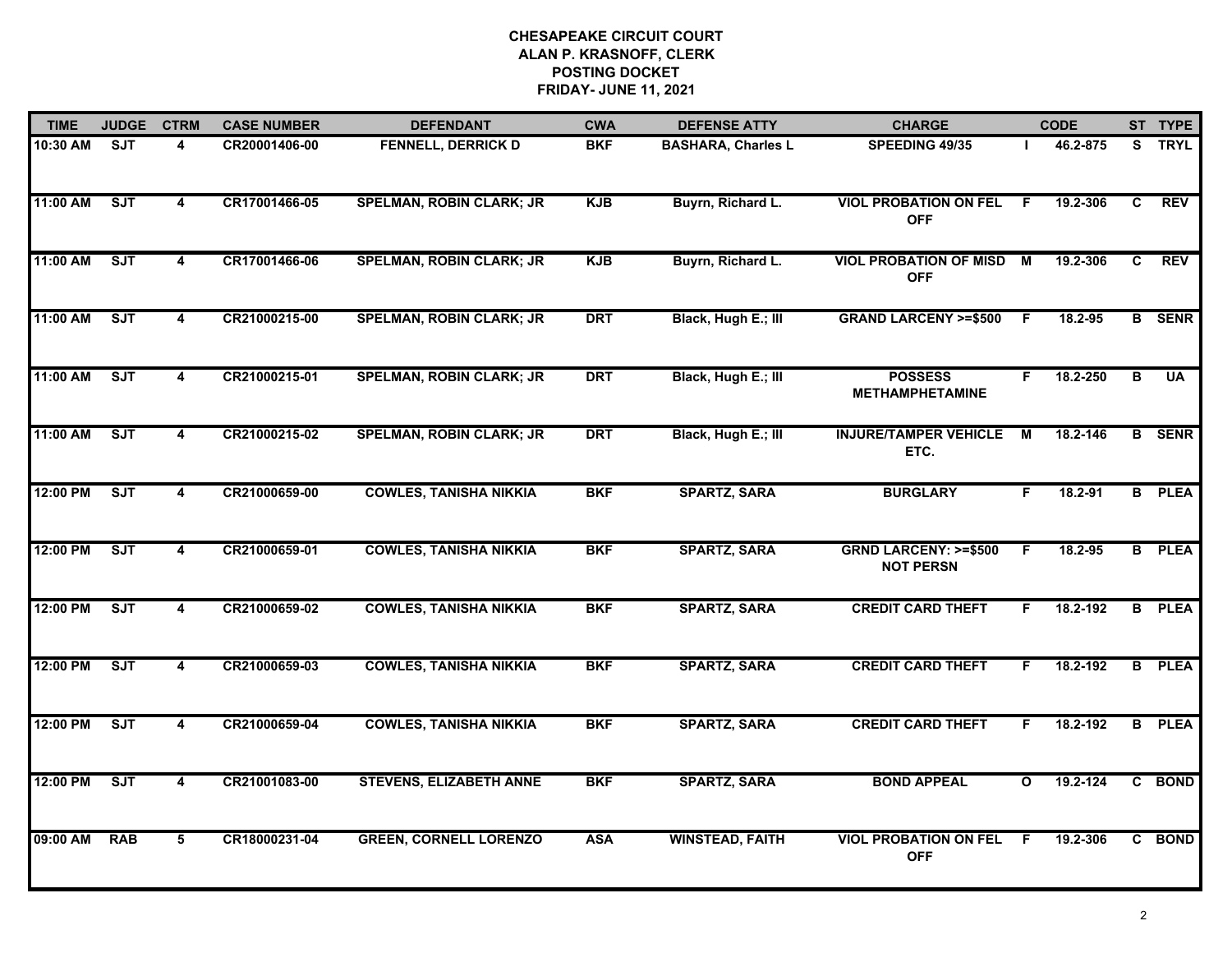| <b>TIME</b> | <b>JUDGE</b> | <b>CTRM</b>     | <b>CASE NUMBER</b> | <b>DEFENDANT</b>                  | <b>CWA</b> | <b>DEFENSE ATTY</b>       | <b>CHARGE</b>                                     |     | <b>CODE</b>   |    | ST TYPE       |
|-------------|--------------|-----------------|--------------------|-----------------------------------|------------|---------------------------|---------------------------------------------------|-----|---------------|----|---------------|
| 09:00 AM    | <b>RAB</b>   | 5               | CR18000231-05      | <b>GREEN, CORNELL LORENZO</b>     | <b>ASA</b> | <b>WINSTEAD, FAITH</b>    | <b>VIOL PROBATION ON FEL</b><br><b>OFF</b>        | -F  | 19.2-306      |    | C BOND        |
| 09:00 AM    | <b>RAB</b>   | 5               | CR18000231-06      | <b>GREEN, CORNELL LORENZO</b>     | <b>ASA</b> | <b>WINSTEAD, FAITH</b>    | <b>VIOL PROBATION ON FEL</b><br><b>OFF</b>        | -F. | 19.2-306      |    | C BOND        |
| 09:00 AM    | <b>RAB</b>   | 5               | CR18000231-07      | <b>GREEN, CORNELL LORENZO</b>     | <b>ASA</b> | <b>WINSTEAD, FAITH</b>    | <b>VIOL PROBATION ON FEL</b><br><b>OFF</b>        | -F  | 19.2-306      |    | C BOND        |
| 09:30 AM    | <b>RAB</b>   | 5               | CR21000594-00      | <b>JAMES, MICHAEL KEITH</b>       | <b>KAM</b> | Buyrn, Richard L.         | <b>POSSESS COCAINE</b>                            | F.  | 18.2-250      |    | <b>B</b> TRYL |
| 10:30 AM    | <b>RAB</b>   | 5               | CR14002202-04      | <b>LEWIS, DARRYL TREVON</b>       | <b>KAM</b> | <b>WALL, LUCILLE</b>      | <b>VIOL PROBATION ON FEL</b><br><b>OFF</b>        | F.  | 19.2-306      | C  | <b>REV</b>    |
| 11:00 AM    | <b>RAB</b>   | 5               | CR16001992-05      | <b>BROOKS, MARLONYA SHAWNTA D</b> | <b>JLF</b> | <b>MUSSONI, ERIK</b>      | <b>VIOL PROBATION ON FEL</b><br><b>OFF</b>        | -F. | 19.2-306      |    | C BOND        |
| 11:00 AM    | <b>RAB</b>   | 5               | CR16001992-06      | <b>BROOKS, MARLONYA SHAWNTA D</b> | <b>JLF</b> | <b>MUSSONI, ERIK</b>      | <b>VIOL PROBATION ON FEL</b><br><b>OFF</b>        | - F | 19.2-306      |    | C BOND        |
| 11:30 AM    | <b>RAB</b>   | $5\overline{5}$ | CR21000631-00      | <b>SUTTON, ANTONIO LEE</b>        | <b>AHM</b> | <b>STEVENSON, LAKISHI</b> | <b>MURDER: 1ST DEGREE</b>                         | F   | 18.2-32       | C  | <b>MOT</b>    |
| 11:30 AM    | <b>RAB</b>   | 5               | CR21000631-01      | <b>SUTTON, ANTONIO LEE</b>        | <b>AHM</b> | <b>STEVENSON, LAKISHI</b> | <b>AGGRAVATED MALICIOUS</b><br><b>WOUNDING</b>    | -F. | $18.2 - 51.2$ | C  | MOT           |
| 11:30 AM    | <b>RAB</b>   | 5               | CR21000631-02      | <b>SUTTON, ANTONIO LEE</b>        | <b>AHM</b> | <b>STEVENSON, LAKISHI</b> | <b>USE FIREARM IN FELONY</b><br>2ND OFF           | F.  | 18.2-53.1     | C. | МОТ           |
| 11:30 AM    | <b>RAB</b>   | 5               | CR21000631-03      | <b>SUTTON, ANTONIO LEE</b>        | <b>AHM</b> | <b>STEVENSON, LAKISHI</b> | USE FIREARM IN FELONY F<br>2ND OFF                |     | $18.2 - 53.1$ | C  | <b>MOT</b>    |
| 11:30 AM    | <b>RAB</b>   | 5               | CR21000631-04      | <b>SUTTON, ANTONIO LEE</b>        | <b>AHM</b> | <b>STEVENSON, LAKISHI</b> | <b>VIOLENT FELON POSS/TRAN F</b><br><b>WEAPON</b> |     | 18.2-308.2    | C  | MOT           |
| 11:30 AM    | <b>RAB</b>   | 5               | CR21000631-05      | <b>SUTTON, ANTONIO LEE</b>        | <b>AHM</b> | <b>STEVENSON, LAKISHI</b> | <b>ABDUCT BY</b><br><b>FORCE/INTIMIDATION</b>     | F   | 18.2-47       | C. | <b>MOT</b>    |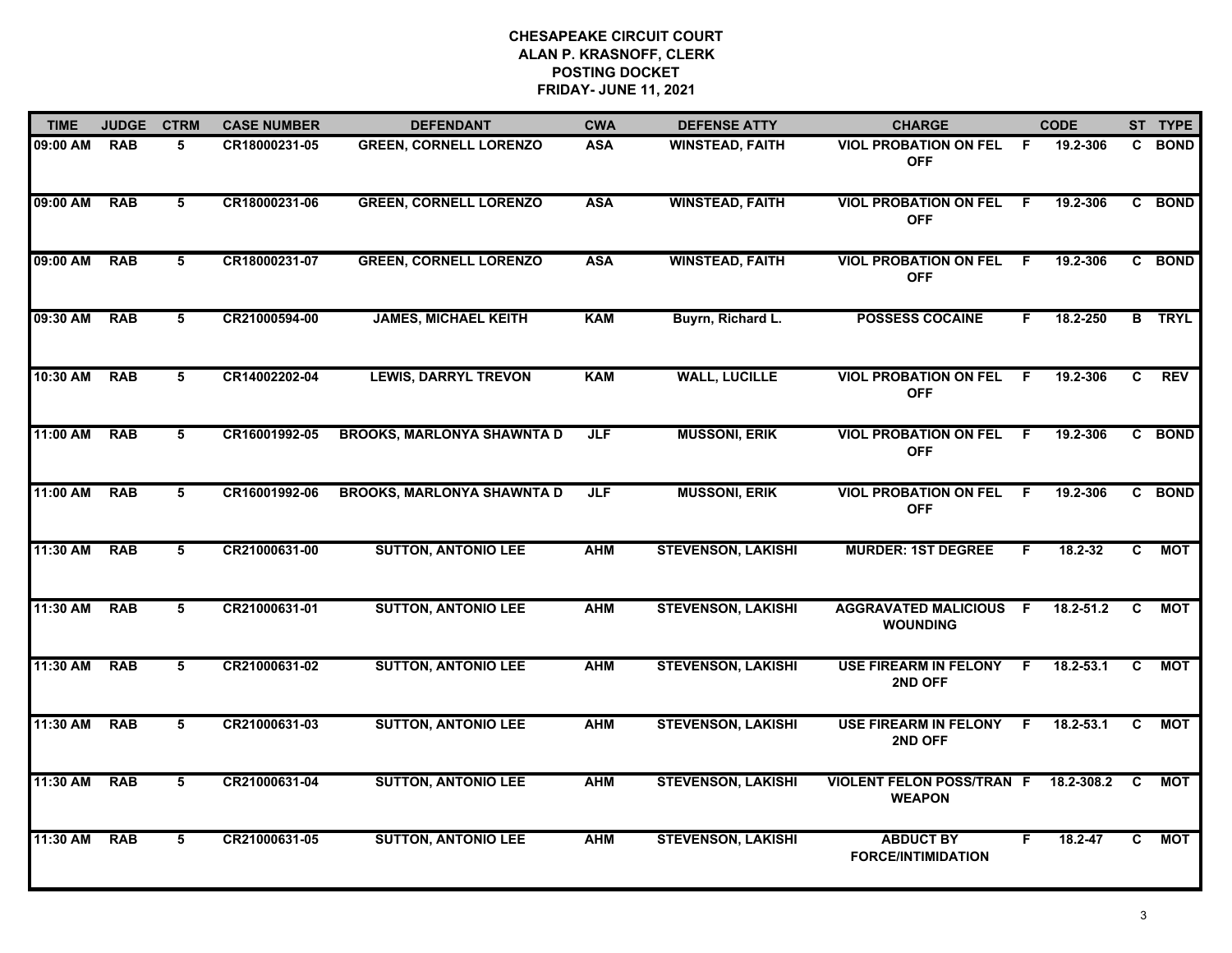| <b>TIME</b> | <b>JUDGE</b> | <b>CTRM</b>     | <b>CASE NUMBER</b> | <b>DEFENDANT</b>                 | <b>CWA</b> | <b>DEFENSE ATTY</b>           | <b>CHARGE</b>                                 |     | <b>CODE</b>   |    | ST TYPE       |
|-------------|--------------|-----------------|--------------------|----------------------------------|------------|-------------------------------|-----------------------------------------------|-----|---------------|----|---------------|
| 11:30 AM    | <b>RAB</b>   | 5               | CR21000631-06      | <b>SUTTON, ANTONIO LEE</b>       | AHM        | <b>STEVENSON, LAKISHI</b>     | USE FIREARM IN FELONY<br>2ND OFF              | -F  | 18.2-53.1     | C. | MOT           |
| 11:30 AM    | <b>RAB</b>   | 5               | CR21000631-07      | <b>SUTTON, ANTONIO LEE</b>       | <b>AHM</b> | <b>STEVENSON, LAKISHI</b>     | <b>ABDUCT BY</b><br><b>FORCE/INTIMIDATION</b> | F   | $18.2 - 47$   | C  | <b>MOT</b>    |
| 11:30 AM    | <b>RAB</b>   | $5\overline{5}$ | CR21000631-08      | <b>SUTTON, ANTONIO LEE</b>       | <b>AHM</b> | <b>STEVENSON, LAKISHI</b>     | <b>USE FIREARM IN FELONY</b><br>2ND OFF       | F   | $18.2 - 53.1$ | C  | <b>MOT</b>    |
| 02:00 PM    | <b>RAB</b>   | 5               | CR20001306-00      | <b>BOWERS, ADRIAN MICHAEL</b>    | <b>KAM</b> | <b>DUNNIGAN, BRIAN T</b>      | <b>POSSESS HEROIN</b>                         | F.  | 18.2-250      |    | <b>B</b> PLEA |
| 02:30 PM    | <b>RAB</b>   | 5               | CR15001243-02      | <b>OWENS, KEYONTA ANTONIO</b>    | <b>SNO</b> | <b>SPARTZ, SARA</b>           | <b>VIOL PROBATION ON FEL</b><br><b>OFF</b>    | -F. | 19.2-306      | C  | <b>REV</b>    |
| 09:00 AM    | <b>TSW</b>   | 6               | CR12001786-03      | <b>GANZENMULLER, WILLIAM; VI</b> | <b>BKF</b> | <b>HOLDER, WILLIAM JOSHUA</b> | <b>VIOL PROBATION ON FEL</b><br><b>OFF</b>    | F.  | 19.2-306      | C. | <b>WC</b>     |
| 09:00 AM    | <b>TSW</b>   | 6               | CR12003039-05      | <b>GANZENMULLER, WILLIAM; VI</b> | <b>BKF</b> | <b>HOLDER, WILLIAM JOSHUA</b> | <b>VIOL PROBATION ON FEL</b><br><b>OFF</b>    | F.  | 19.2-306      | C  | <b>WC</b>     |
| 09:30 AM    | <b>TSW</b>   | 6               | CR21000639-00      | <b>BANKS, RODNEY KIM; JR</b>     | <b>BW</b>  | <b>HERNANDEZ, DONNA</b>       | <b>POSSESS COCAINE</b>                        | F.  | 18.2-250      | B  | <b>TBS</b>    |
| 09:30 AM    | <b>TSW</b>   | 6               | CR21000639-01      | <b>BANKS, RODNEY KIM; JR</b>     | <b>BW</b>  | <b>HERNANDEZ, DONNA</b>       | <b>POSSESS HEROIN</b>                         | F.  | 18.2-250      | B  | <b>TBS</b>    |
| 09:30 AM    | <b>TSW</b>   | 6               | CR21001031-04      | HUMPHREY, SAMUEL JENNINGS        | <b>ASA</b> |                               | FAIL TO APPEAR, FELONY F<br><b>OFFENSE</b>    |     | 19.2-128      |    | C ADAT        |
| 09:30 AM    | <b>TSW</b>   | 6               | CR17000868-02      | <b>LOUIS, MARCUS LAMBERT; JR</b> |            |                               | <b>VIOL PROBATION ON FEL</b><br><b>OFF</b>    | - F | 19.2-306      |    | C ADAT        |
| 09:30 AM    | <b>TSW</b>   | 6               | CR17000868-03      | <b>LOUIS, MARCUS LAMBERT; JR</b> |            |                               | <b>VIOL PROBATION ON FEL</b><br><b>OFF</b>    | -F  | 19.2-306      |    | C ADAT        |
| 09:30 AM    | <b>TSW</b>   | 6               | CR09001035-02      | <b>MORSE, SCOTT ALAN; JR</b>     | <b>JLF</b> | James, Andrew K.              | <b>VIOL PROBATION ON FEL</b><br><b>OFF</b>    | -F  | 19.2-306      | C  | <b>TBS</b>    |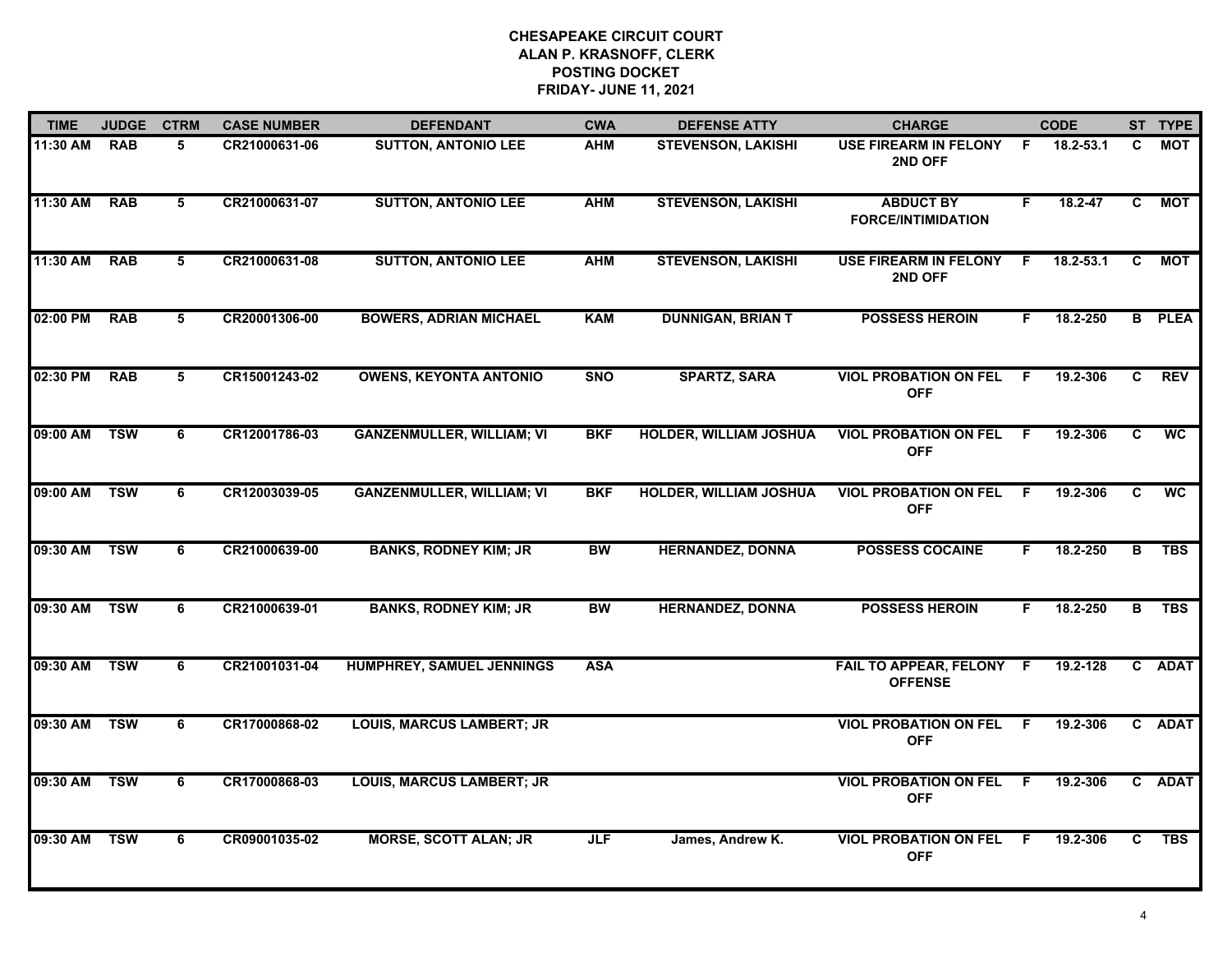| <b>TIME</b> | <b>JUDGE</b> | <b>CTRM</b> | <b>CASE NUMBER</b> | <b>DEFENDANT</b>                 | <b>CWA</b> | <b>DEFENSE ATTY</b> | <b>CHARGE</b>                              |     | <b>CODE</b> |    | ST TYPE     |
|-------------|--------------|-------------|--------------------|----------------------------------|------------|---------------------|--------------------------------------------|-----|-------------|----|-------------|
| 09:30 AM    | <b>TSW</b>   | 6           | CR09001038-02      | <b>MORSE, SCOTT ALAN; JR</b>     | <b>JLF</b> | James, Andrew K.    | <b>VIOL PROBATION ON FEL</b><br><b>OFF</b> | E   | 19.2-306    | C. | <b>TBS</b>  |
| 09:30 AM    | <b>TSW</b>   | 6           | CR09001041-02      | <b>MORSE, SCOTT ALAN; JR</b>     | JLF        | James, Andrew K.    | <b>VIOL PROBATION ON FEL</b><br><b>OFF</b> | F.  | 19.2-306    | C. | <b>TBS</b>  |
| 09:30 AM    | <b>TSW</b>   | 6           | CR09001042-02      | <b>MORSE, SCOTT ALAN; JR</b>     | <b>JLF</b> | James, Andrew K.    | <b>VIOL PROBATION ON FEL</b><br><b>OFF</b> | F.  | 19.2-306    | C. | <b>TBS</b>  |
| 09:30 AM    | <b>TSW</b>   | 6           | CR09001043-02      | <b>MORSE, SCOTT ALAN; JR</b>     | <b>JLF</b> | James, Andrew K.    | <b>VIOL PROBATION ON FEL</b><br><b>OFF</b> | F   | 19.2-306    | C. | <b>TBS</b>  |
| 09:30 AM    | <b>TSW</b>   | 6           | CR09001044-02      | <b>MORSE, SCOTT ALAN: JR</b>     | <b>JLF</b> | James, Andrew K.    | <b>VIOL PROBATION ON FEL</b><br><b>OFF</b> | F.  | 19.2-306    | C. | <b>TBS</b>  |
| 09:30 AM    | <b>TSW</b>   | 6           | CR09001046-02      | <b>MORSE, SCOTT ALAN; JR</b>     | JLF        | James, Andrew K.    | <b>VIOL PROBATION ON FEL</b><br><b>OFF</b> | F.  | 19.2-306    | C. | <b>TBS</b>  |
| 09:30 AM    | <b>TSW</b>   | 6.          | CR09001050-02      | <b>MORSE, SCOTT ALAN; JR</b>     | JLF        | James, Andrew K.    | <b>VIOL PROBATION ON FEL</b><br><b>OFF</b> | -F. | 19.2-306    | C. | <b>TBS</b>  |
| 09:45 AM    | <b>TSW</b>   | 6           | CR19001181-04      | <b>DELOATCH, JENNIFER NICOLE</b> |            |                     | <b>VIOL PROBATION ON FEL</b><br><b>OFF</b> | F.  | 19.2-306    | C. | <b>ADAT</b> |
| 10:45 AM    | <b>TSW</b>   | 6           | CR20000433-00      | <b>VUKOVCAN, MATTHEW JOSEPH</b>  | <b>AEP</b> | Buyrn, Richard L.   | <b>POSSESS</b><br><b>METHAMPHETAMINE</b>   | F.  | 18.2-250    | C. | <b>DD</b>   |